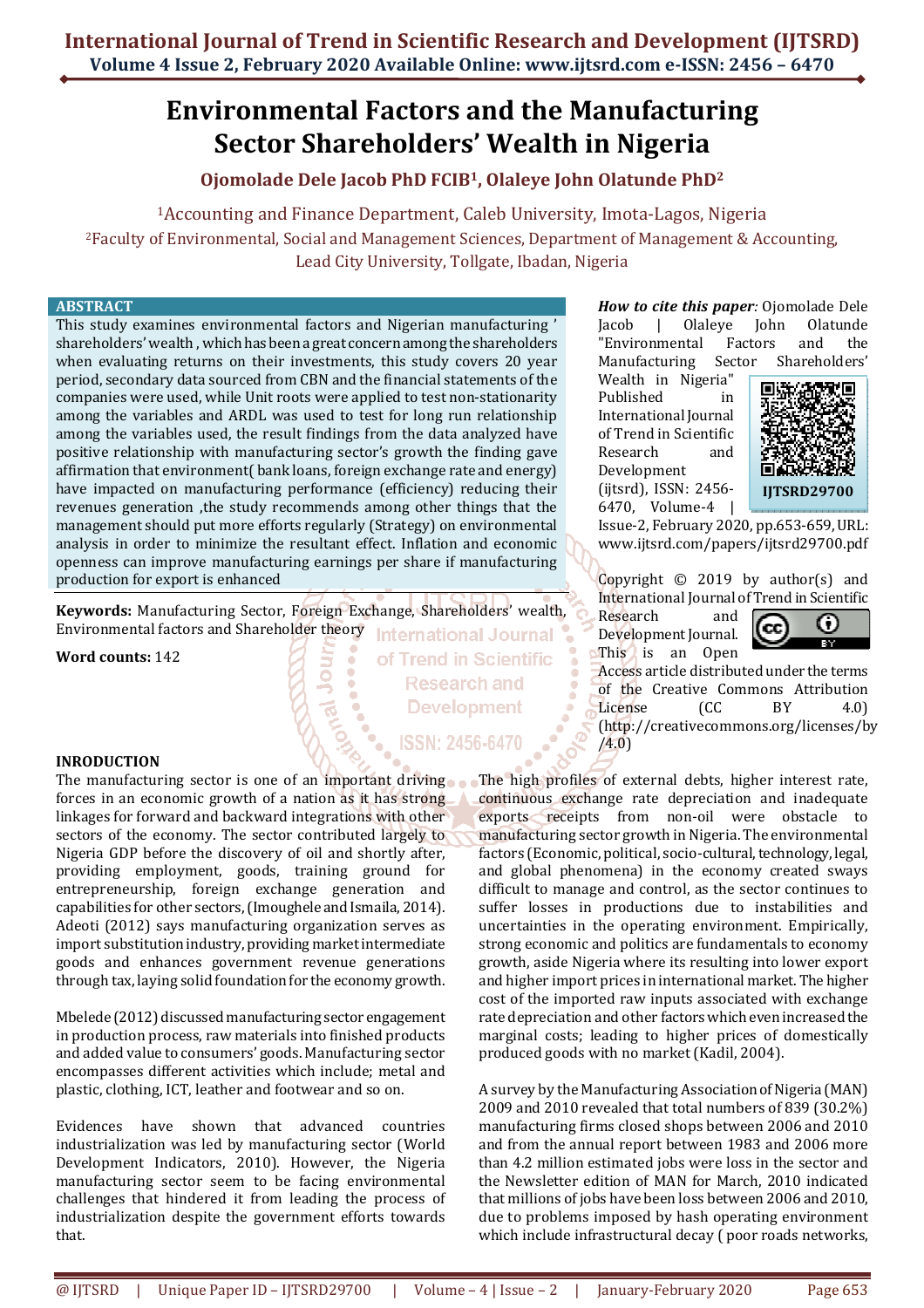inadequate or lack of energy, poor conducive environment, kidnapping, armed robbery and inconsistency in monetary policies.

The manufacturing sector is a veritable engine for economic growth, the contribution of the sector to GDP was 7.97 average between 1983 and 1990, which later decline significantly because of environmental factors, therefore, the Federal Government launched the National Industrial Revolution Plan (NIRP) and several other strategies as interventions to increase the sector's contribution to GDP for achieving sustainable economic growth through the sector, in order to reduce the volume of imported goods and promote foreign exchange savings. The yearly government capital expenditure which ought to have influenced the macro-economic variables have not translated meaningfully as challenges still remain un- abated. Is there no way of reducing the impact of the environment? To what is the extent is the environment impacted on shareholders wealth in the manufacturing companies in Nigeria? Is there any relationship between the determinants of the environment and shareholders wealth?

The objective of the study is to examine the impact of environmental factors on the manufacturing sector's shareholders' wealth.

The study covers the period of 20 years (1998-2017), giving the researcher wider range of investigation on the impact of environmental factors on shareholders' wealth in the manufacturing sector in Nigeria.

#### **Research Questions**

- 1. Do environmental factors impact on the manufacturing art sector shareholders' wealth in Nigeria?
- 2. Are there any relationship between the determinants of the environment and the manufacturing sector 1 shareholders wealth in Nigeria?

# **Research Objectives**

- 1. To assess environmental factors impact on the manufacturing sector shareholders' wealth in Nigeria
- 2. To evaluate the relationship between the determinants of the environment and the manufacturing sector shareholders wealth in Nigeria

# **Review of Related Literature Conceptual Review**

In understanding the impact of environmental factors on the manufacturing sector shareholders' wealth in Nigeria the following theories were examined: agency theory, stakeholder theory Anticipatory approach and systems theory.

In agency theory, pure finance view managers of firm to maximize the shareholders' wealth and the basis of agency theory are the separation of ownership and control. The shareholders (principals) own the company but the agents (managers) control it. The conflict between the principals and agents arose from the discretionary powers given to the agents through which agents expropriate the company's wealth to themselves rather than to the principals. Stakeholder theory is based on the premise that the fundamental responsibility of managers is to maximize the total wealth of all shareholders of a firm rather than only a

shareholders' wealth. Corporate governance empowers stakeholders who contribute or control significant resources and skills to ensure that the interests of these stakeholders are aligned with that of shareholders.

#### **Theoretical Review**

The system theory formulated by Bertalanffy, (1968), termed General System Theory originated from biology, assumed that the parts of the system can be studied separately or linearly to get the total system or whole. The general system theory is an aspect of organizational analysis, devoted to discovering organizational universals.

The system theory was used to examine the impact of the environment on the organization**.** Laszlo and Kripper (1997) view a system as a boundary maintaining entity with complex interacting components that maintain relationships. The systems approach is used for analysing and exploring the operation and interactions which exist in the system around us (Lucey, 1997). In the words of Jones (1996.74) the system merged rationality and human relations, providing concept of relationships among components of an organization and organizational effectiveness by emphasizing the interdependence of system requirements stipulating that the minimal objective of an organization is survived by maintaining boundaries between the organization and its environment. An organization must respond to the pressures from its environments to survive.

Anticipatory approach states that business needs to be constantly aware of its environmental factors and how they alter over time. Anticipatory approach anticipated changes that are likely to take place in the future in a business environment. This assist business to adjust the way it operates ahead of competitors. Companies taking reactive approach will be left behind when or after the environment had been altered; therefore, companies need constantly scanning of environment regularly utilizing the environmental changes to enhance the shareholders' wealth.

# **Trend of Industrial Performance in Nigeria**

The industrial growth in Nigeria reflected the pattern of environmental factors (exchange rate ), which cannot compete favourably when compared with the developed economy in term of production costs and market potentials.

The Nigeria manufacturing industries depend largely on developed countries for her raw material inputs and machineries which the global economic factors affect without cognizance of the local factors. Nigeria manufacturing sector cannot perform its catalytic roles when compared with the advanced countries' environment which exerted great influences on exports and foreign exchange earnings, employment, promoting the growth of investment at a faster rate than any other sector of the economy, widen more efficient linkages among different sectors (Fakiyesi, 2005), but the Nigerian manufacturing is under-industrialized with low capacity utilization.

The productivity levels of the Nigeria manufacturing sector have been constrained by the following factors:

(a)Low level of Capacity Utilization Rate: Capacity utilization rate in the manufacturing sector is between 30 and 40 percent, indicating gross under utilization of resources with inability to import raw materials and spare parts. (b)Low Investments: Lack of funds has made it difficult for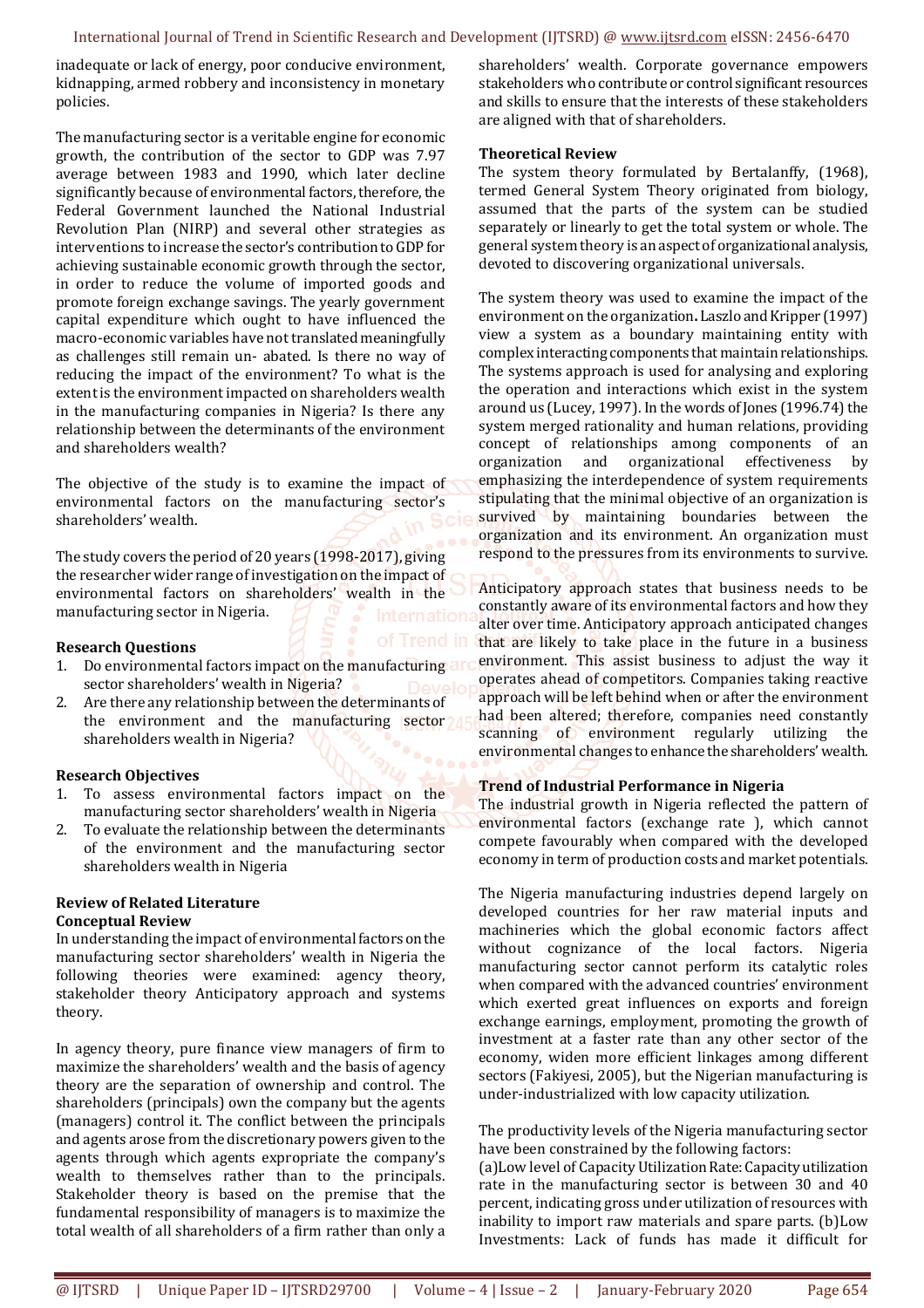investments in modern machines and information technology which are critical in reducing production costs; improving productivity and competitiveness. (c)Poor and inadequate infrastructure: it is characterized by frequent disruptions and vandalization. Empirically, the growth performance of the industrial sector and average capacity utilization collectively has not been encouraged resulting inadequate supply of energy.The manufacturing Subsector of the economy has a GDP of 4% in 1977 and rose to 13% in 1982 and subsequently falls to less than 10% before it rose up again. The industrial capacity utilization was negatively affected for lack of inputs, which fell from 70% in 1982 to 42 percent in the period 1983-1987, between 2001 and 2005 the average industrial capacity utilization is 52.94 and 55.32 between 2006 and 2010, while share in GDP drop from.22 to.13 within year 2000 and 2010 and 0.12.5 to 0.05 within year 2011 ad 2013. There is increase in manufacturing value to N15, 191.3 M in year 2000 and to N23260.63M within 2001 and 2010, and subsequently to N40, 210.00m within 2011 to 2013. However, this does not have any significance when compared with GDP over time.

The Structural Adjustment Program (SAP) of 1986 and the economic restructuring aim at shifting from import dependence to export oriented; yielding no impressive results with only an average of 42.8 percentage in the period of 1987-1989 from 30 percent pre SAP due to exchange rate volatility while the exchange rate rose from N0.8938/\$1 rate pre-SAP to an average of N5.3154 within a period of 1987- 1989. (MAN Report.1987-1989.)

# **Environmental Factors**

Ajayi (2006) classified environment factors into seven thus: Economic, Socio-cultural, Global, Political, Legal, Technology, and industrial environment which have effects on company's performance. Traditionally, some of environments are uncontrollable, organization must devise means of coping with the environment, Ogunbameru, 2008). identifying the driving and threatening forces, using the driving forces to shield themselves from the threatening factors by applying SWOT analysis (Strength, Weaknesses, Opportunities, and Threats) or strategic group mapping (Thompson and Strickland, 2004, Ogunbameru, 2008). These factors need to be captured in the business plan (Hisrich, Peters, and Shepherd, 2008, Asheghian & Ebrahimi, 1990; Grant, 1999).

# **Task Environment**

Asheghian & Ebrahimi (1990) and Grant (1999) argued that task environment is the closet environment to the organization and the elements that made of it influences organization directly which are demands, competitors, suppliers and financial resources, while Austere & Choo (1993) discoursed those factors in the general environment, believing that the task environment connected with the short-run, more volatile than the general environment which is connected with the long-run.

# **Types of External Business Environment**

Duncan (1972) and Obasan (2011) viewed the external environment as the totality of factors outside an organization, largely complex and dynamic (Duncan, 1972; Dess & Beard, 1984). It is classified as been stable when it does not show any changes, unstable when it shows relative changes, and dynamic when it shows changes continuously (Aguilar, 1967, Adelegan (2011)

Ogundele (2005) says that impact of the environment is of vital concern to an organization,he said the economic environment determines and defines the opportunities for an organization as it can bring about failures and probably liquidation during recession. Management should be able to distinguish between short-run phenomena and more fundamental changes in its assessment of the overall economy.

**Political Environment:** is the legal framework through which the organization operates and is the laws and regulations that guide the operations of the business in question. Effective and efficient operations of business depends on political stability of the environment, the management must take cognizance of these constraints, actual and potential, and seek out the implications for the business organization from legal advisers (Ogundele, 2005).

**Economic factors**: These are factors that include interest rate, economic growth, exchange rate and the inflation rate.

**Social Factors**: these factors include: income distribution, age distribution, population growth rate and demand for firms' products.

**Environmental Influences**: the environment exerts basic influences on firm productivity which are: (i) It offers threat and an opportunity (ii) It is the source of organizational resources (human capacity) (iii)It contains interest and pressure group that have direct and indirect interest in the company's activities.

The global financial crises of 2008, Nigeria balance of payments performance and the debt overhangs affected the purchasing power of individuals and consumers' consumption patterns resulting in low company's performance towards maximizing shareholders' wealth. The activities of the government and the economy performance indirectly influenced the character of the company's product, which include size of the company, size and composition of credit available, interest rate, exchange rate misalignment, and capital structure differences while the (T.S.A) treasury single account has reduced the liquidity in the covers of banks indirectly, thereby affecting the levels of loans and advances to be given out to companies.

# **Empirical Review**

A lot of researches have been carried out on the impact of the environment factors on various sectors of the Nigerian economy, but in a disaggregated manner. Each researcher normally takes a particular aspect of the environment and examines its impact on a sector of the economy.

Gado, and Nuru Dogora (2015) studied the impact of Nigeria Business environment on the company's performance. They used 20 companies made up of 9 banks 10 manufacturing and 1 oil company. OLS method was used.The result was that interest rates have more impact on the banks, while exchange rate and inflation affected the manufacturing companies most and government expenditure affects all the companies uniformly.

Eze and Ogiji (2013) considered the impact of Fiscal policy on organizations output of Nigerian banks, the impact was positive and significant.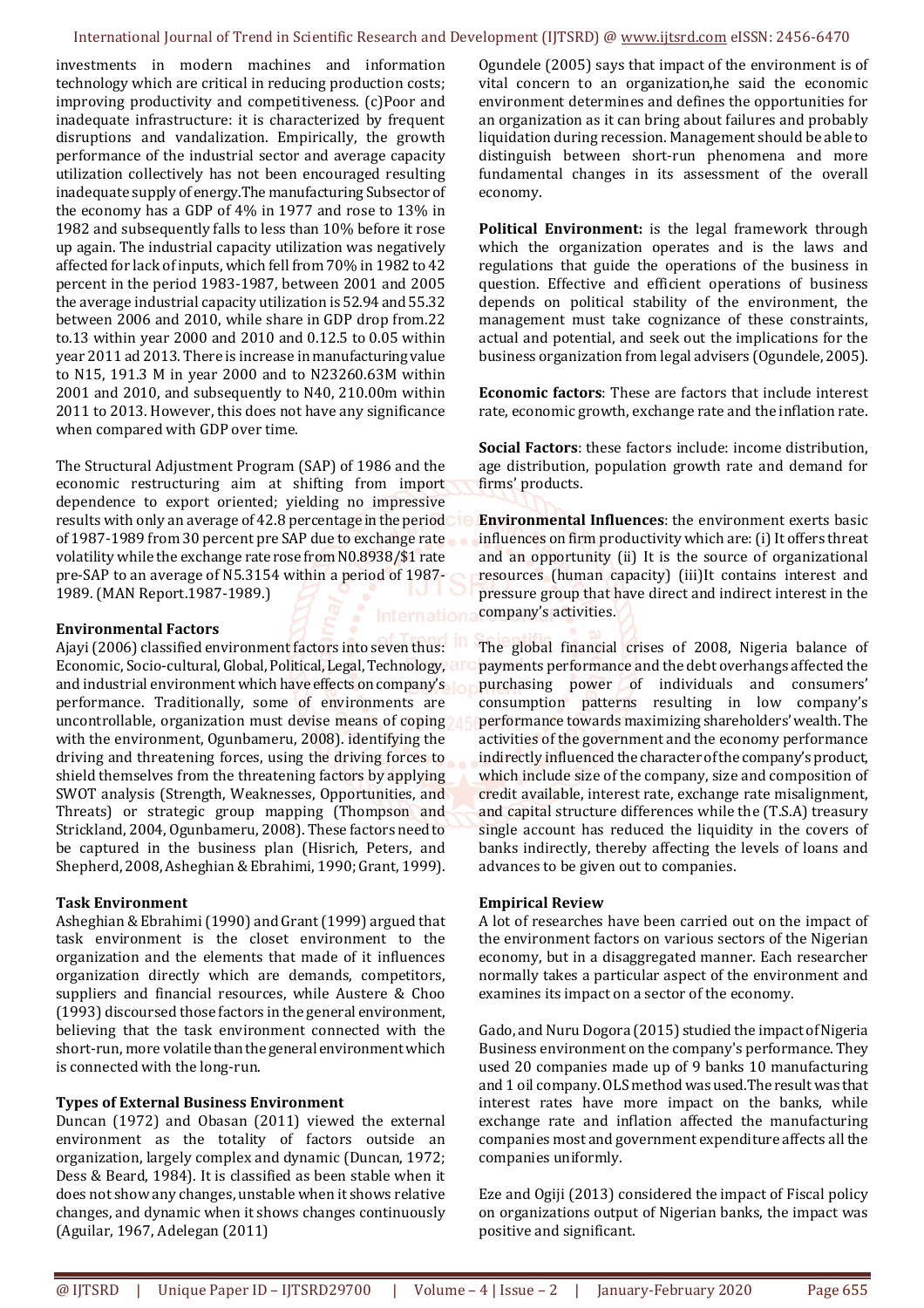Gado and Nmadu (2011) similarly showed that electricity as an infrastructural resource significantly determines the performance organization in Nigeria. This research aggregates various environmental issues and assesses the impact of the aggregate on the performance of companies. The impact of the energy sector on the competitiveness of the Nigerian economy was underscored by Adenikinju (2008) while Iarossi and Clarke (2011) showed that energy supply was considered as the number one challenge amongst businesses in Nigeria.

Adelegan (2011) looked at infrastructural deficiency and investment in the manufacturing firms in Nigeria. Adebayo (2005) studied the relationship between environmental factors and business strategy, finding a good reason to recommend the establishment of a separate 'strategy and corporate affairs unit' charged with the responsibility of monitoring the environment so as to properly align company activities with the former. He considered all the environmental factors of economic, technological, sociocultural and politico-legal without any empirical linkage. I concentrate on the economic environment and employ parametric analysis for empirical linkage.

Akinyele et al (2014) found out that inter-industry marketing relationship significantly affect the development of company production capabilities. Shah and Yadav (2014: 37) studied the impact of the Cultural environment on international business performance and came to the conclusion that "as important as culture is, it is probably less important than economic, political and legal systems in explaining differential economic growth between nations, We should not overemphasize their importance in economic ID spheres".

#### **Methodology**

#### **Population and Data Collection**

The population used for this study is 16 Manufacturing companies out of those listed on the Nigeria Stock Exchange. The data used were collected from secondary data collected from Facts book of Nigeria Stock exchange 2001-2012, Central Bank of Nigeria, 2016 and published financial reports of the respective company, 2015.

#### **Model Specification**

Many authors have adopted single equation model for analysis by this study embodied the work of Gado, and Nuru Dogora (2015) .The average earnings per share (AEPS) of the 16 companies were used as a proxy for shareholders' wealth, which the model specifies as dependent variable while economic openness (ECOPN), government expenditure (GCEP), foreign exchange (FORX), energy watt consumed(ENEG), bank lending rate (BLR),Inflation rate (INF), Banks loans distributed to manufacturing companies (real sector)(BLDM)and Foreign exchange distributed to real sectors,(FXDIB as independent variables.

# **Explanatory model**

AEPS =*f (environment) AEPS= (Blr, Fxd, Gcep, Energ,Frx, Ifr,,Bldm,Ecopn)*   $AEPS=b<sub>0</sub>+b<sub>1</sub>Blr + b<sub>2</sub>Fxd +b<sub>3</sub>Gcep + b<sub>4</sub>Energ + b<sub>5</sub>Frx + b<sub>6</sub>Ifr$ *+b7Bldm +b8Ecopn+e<sup>i</sup>*

Where  $b_1$ , b2, b3,  $-b_8$  are the parameters to be estimated in the regression

#### **Result and Discussion of Findings**

Unit roots test is used basically to determine nonstationarity of the variables. To carry out the Unit roots on each variable used in this study Phillip Perrons is used. Table I present the results of the unit roots.

| Table T. Officinous Test |                      |                          |                          |  |  |
|--------------------------|----------------------|--------------------------|--------------------------|--|--|
| <b>Variable</b>          | <b>PP Statistics</b> | <b>First Differences</b> | <b>Integration order</b> |  |  |
|                          |                      | 5 % critical value       |                          |  |  |
| <b>Bldm</b>              | 2.71870              | 1.961409                 | I(1)                     |  |  |
| Inf                      | 8.067732             | 1.961409                 | I(1)                     |  |  |
| Forx                     | 3.117734             | 1.961409                 | I(1)                     |  |  |
| Blr                      | 9.199266             | 1.961409                 | I(1)                     |  |  |
| Ecopn                    | 5.538400             | 1.961409                 | I(1)                     |  |  |
| Fxdib                    | 3.72079              | 1.961409                 | I(1)                     |  |  |
| Gcep                     | 5.957123             | 1.961409                 | I(1)                     |  |  |
| Energ                    | 3.040391             | 1.961409                 | I(1)                     |  |  |

# **Table1: Unit Roots Test**

**Source: Author's computation** 

We reject the null hypothesis of non-stationarity if the test statistic is greater than critical value of 5% significance. All the variables differenced at integrated of order one I(1) implies there is possibility of co-integrating relationships between the variables.

#### **Table2 ARDL Co-integration Approach ARDL Bounds Test**

Null Hypothesis: No long-run relationships exist

| <b>Test Statistic</b>        | <b>Value</b> | к        |  |  |  |
|------------------------------|--------------|----------|--|--|--|
| F-statistic                  | 4.262173     |          |  |  |  |
| <b>Critical Value Bounds</b> |              |          |  |  |  |
| Significance                 | I0 Bound     | I1 Bound |  |  |  |
| 10%                          | 1.95         | 3.06     |  |  |  |
| 5%                           | 2.22         | 3.39     |  |  |  |
|                              |              |          |  |  |  |

**Source: Author's computation, E-view 9** 

#### **Autoregressive Distribution Lag Co-integration Method**

Co-integration test examines how time series may be individually non-stationary and drift extensively away from equilibrium can be paired. That is, co-integration involves a certain stationary linear combination of variables which are individually non-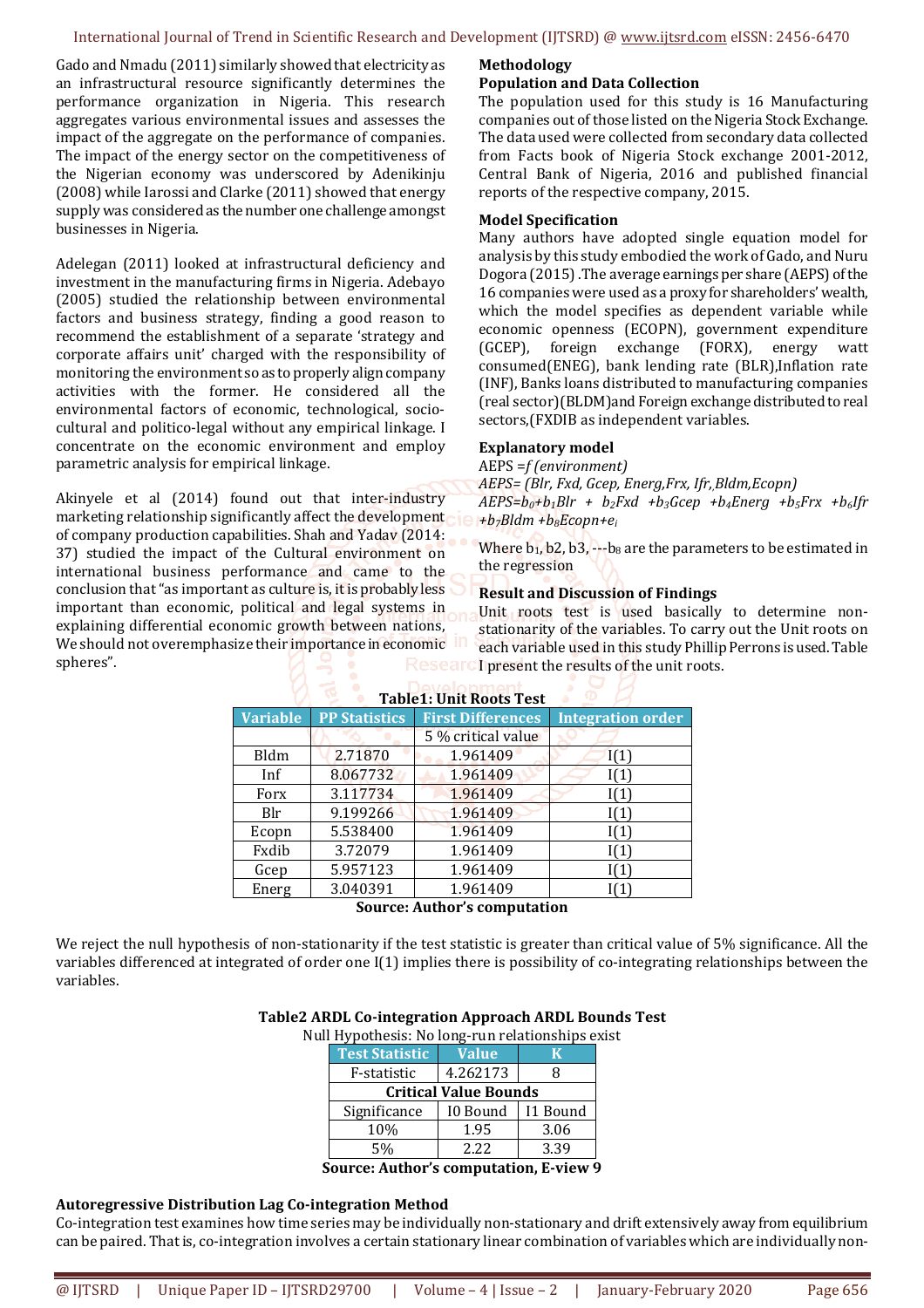stationary but integrated to 1st level . Hence we examine the co-integration of the variables used those result is shown in Table 4.2. As shown in Table 4.2 the result suggested that a long run relationship exist among the variables, owing to the fact that the value of 4.262 of the F-statistic (test statistics) is greater than the upper bound of all the reported conventional critical values. Thus the null hypothesis of no long run relationship is rejected and the alternative hypothesis of long run relationship between the variables is accepted.

| <b>Variable</b>                                                             | <b>Coefficient</b> | <b>Std. Error</b> | t-Statistic | Prob.  |  |
|-----------------------------------------------------------------------------|--------------------|-------------------|-------------|--------|--|
| D(BLR)                                                                      | 0.070707           | 0.168011          | 0.420846    | 0.6820 |  |
| D(ECOPN)                                                                    | 1.402129           | 13.010153         | 0.107772    | 0.9161 |  |
| D(ENERG)                                                                    | $-0.011402$        | 0.033536          | $-0.339987$ | 0.7403 |  |
| D(FREX)                                                                     | 0.048426           | 0.010649          | 4.547266    | 0.0008 |  |
| D(GENRL)                                                                    | $-0.011301$        | 1.280235          | $-0.008827$ | 0.9931 |  |
| D(INF)                                                                      | 0.160153           | 0.109041          | 1.468743    | 0.1699 |  |
| $CointEq(-1)$                                                               | $-0.457206$        | 0.220947          | $-2.069303$ | 0.0628 |  |
| Cointeq = AEPS - $(0.1547 * BLR + 3.0667 * ECOPN - 0.0249 * ENERG + 0.1059$ |                    |                   |             |        |  |
| *FREX-0.0247*GENRL + 0.3503*INF-18.6163)                                    |                    |                   |             |        |  |

#### **Table3: Short and Long Run Estimates of ARDL**

| <b>Long Run Coefficients</b> |                    |                   |             |        |
|------------------------------|--------------------|-------------------|-------------|--------|
| <b>Variable</b>              | <b>Coefficient</b> | <b>Std. Error</b> | t-Statistic | Prob.  |
| <b>BLR</b>                   | 0.154650           | 0.372512          | 0.415155    | 0.6860 |
| <b>ECOPN</b>                 | 3.066735           | 28.102793         | 0.109126    | 0.9151 |
| <b>ENERG</b>                 | $-0.024938$        | 0.072139          | $-0.345698$ | 0.7361 |
| <b>FREX</b>                  | 0.105917           | 0.035673          | 2.969147    | 0.0128 |
| <b>GENRL</b>                 | $-0.024718$        | 2.796815          | $-0.008838$ | 0.9931 |
| <b>INF</b>                   | 0.350286           | 0.336982          | 1.039481    | 0.3209 |
| C                            | $-18.616315$       | 25.909112         | $-0.718524$ | 0.4874 |

The short and long run estimates for the ARDL model are presented in Table.3 but only the long run estimates are interpreted thus: government expenditure (GECP), foreign exchange distributed to companies (FXDM), banks loan to companies (BLM) were all significance in the long run at 1% 5%and 10% respectively. In the long run each of the variables has a negative relationship with varying magnitude with shareholders' wealth (AEPS). For the variable (inflation) is of interest in this study, the result indicated that any change in inflation will bring about 2% increase in shareholders' wealth. Energy and GENRL (Banks loans, Forex distributed to firms and government expenditure) have negative coefficient

| <b>Table 4: Method: Least Squares</b> |                    |                       |             |          |  |  |
|---------------------------------------|--------------------|-----------------------|-------------|----------|--|--|
| <b>Variable</b>                       | <b>Coefficient</b> | <b>Std. Error</b>     | t-Statistic | Prob.    |  |  |
| <b>BLM</b>                            | $-0.004661$        | 0.002884              | $-1.616279$ | 0.1343   |  |  |
| <b>BLR</b>                            | $-0.418127$        | 0.276556              | $-1.511909$ | 0.1587   |  |  |
| <b>ECOPN</b>                          | 43.14596           | 20.46540              | 2.108240    | 0.0588   |  |  |
| <b>ENERG</b>                          | 0.011204           | 0.047124              | 0.237746    | 0.8164   |  |  |
| <b>FREX</b>                           | 0.061598           | 0.015497              | 3.974856    | 0.0022   |  |  |
| <b>FXDIB_\$</b>                       | $-0.001016$        | 0.000325              | $-3.130073$ | 0.0096   |  |  |
| GCEP                                  | 0.000827           | 0.003584              | 0.230666    | 0.8218   |  |  |
| <b>INF</b>                            | 0.136931           | 0.141386              | 0.968491    | 0.3536   |  |  |
| C                                     | -38.11101          | 18.94000              | $-2.012196$ | 0.0693   |  |  |
| R-squared                             | 0.882167           | Mean dependent var    |             | 4.415500 |  |  |
| Adjusted R-squared                    | 0.796470           | S.D. dependent var    |             | 3.421870 |  |  |
| S.E. of regression                    | 1.543753           | Akaike info criterion |             | 4.008473 |  |  |
| Sum squared resid                     | 26.21492           | Schwarz criterion     |             | 4.456553 |  |  |
| Log likelihood                        | $-31.08473$        | Hannan-Quinn criter.  |             | 4.095943 |  |  |
| F-statistic                           | 10.29403           | Durbin-Watson stat    |             | 1.507683 |  |  |
| Prob(F-statistic)                     | 0.000393           |                       |             |          |  |  |

# BLM, BLR, FXDIB\$ have negative signs while ECOPN, ENERG, GCEP, FREX and INF has positive signs while FXDIB\$ and FREX are significant. The model has Durbin-Watson of 1.51 evidencing no presence of serial correlation. The  $R^2$  is approximately 88%, explaining that 79% of the total variation is in the dependent variable, while the adjusted  $R^2$  is 73%, which implies that 73% of changes in shareholders, wealth can explain by environmental factors in Nigeria. The F-statistic is 10.29 and P-F statistic is 0.000393 which is less than 5% level of significance, by this it means the model is statistically significant and has a goodness of fit.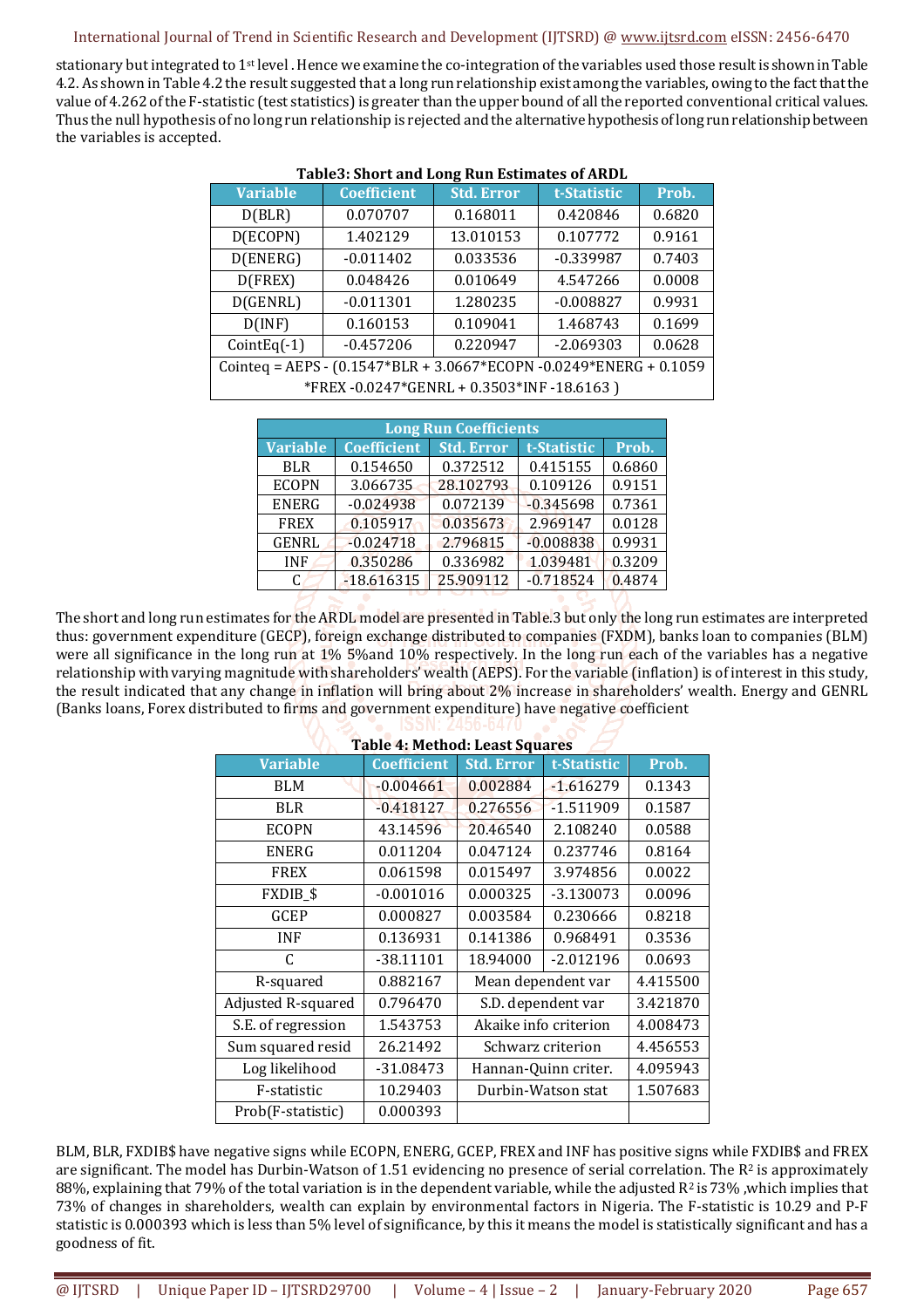**Tables 5 : Diagnostic Test of the ARDL Model**



| Table 6                                            |          |                                         |        |  |
|----------------------------------------------------|----------|-----------------------------------------|--------|--|
| <b>Breusch-Godfrey Serial Correlation LM Test:</b> |          |                                         |        |  |
| F-statistic                                        | 1.067228 | Prob. $F(2,7)$                          | 0.3940 |  |
| Obs*R-squared                                      |          | 4.439746   Prob. Chi-Square(2)   0.1086 |        |  |

From the outcome of a diagnostic test of normality performed on the autoregressive distributed lag model to decide whether the model was well specified, the histogram normality reveals that the residual is normally distributed, evident from the probability value 0.14 of the Jarque-Bera statistics that is greater than 5% level of significance, to test for serial correlation the Breusch- Godfrey LM test is employed and it thus suggests that there is no serial correlation in the residual of the model. Since the null hypothesis of no serial correlation is not rejected because the probability value 0.46 of the F statistics is greater than 5% level of significance.

# **Conclusion**

The objective of this study is to find out the impact of environmental factor on manufacturing sector shareholders' wealth in Nigeria and determine the relationship between manufacturing sector and shareholders' wealth. The methodology used the Phillip Perron (PPT) and Autoregressive Distributed Lag **C**o-integration Technique to examine unit root property of the variable and long run relationship between the variables and Shareholders' wealth, while the scope of the study is 20 years and the variables used were collected from CBN Statistics and the financial reports of the companies selected.

The result indicates the long run relationship between the variables and shareholders' wealth (AEPS). Any increase in inflation result in a 35% increase in shareholders' wealth, while any increase in foreign exchange supply to the manufacturing sector resulted in 2.5% in shareholders' wealth and any increase in economic openness resulted in 306.6% in shareholders' wealth. This result aligned with the work of Agwuanyi (2012) and Asogu (1991) that increase in foreign exchange supply leads to increase manufacturing output

# **Recommendation:**

Inflation and economic openness can improve manufacturing earnings per share if manufacturing production for exports is enhanced if it is cheaper in international market as non-oil exports and earn

manufacturing sector huge foreign exchange, this will encourage more shareholders' investments and reduce capital flight to other countries for "Hot money".

The Government through the monetary authorities should endeavors to reduce the interest on loan to manufacturing sector and implement dynamic monetary policy that improves exports, which will yield relative stability in shareholders' wealth.

- **Reference**: [1] Adebayo, R.S (2005) *The Impact of Environmental Factors on Strategy Formulation*, The Ufa Polytechnic Journal of Business and Management Studies
	- [2] Adegbite, E.O (2005) "*Financial Sector Reform and Economic Development in Nigeria*: The Role of Management"
	- [3] A paper presented at the Inaugural National Conference of the Academy of Management in Nigeria, titled Management
	- [4] Adelegan, O. J (2011) *Infrastructure Deficiencies and Invest in Organizations* in Nigeria , Journal of Economics and International Finance http:/www,academicjournal.org/JEIF
	- [5] Adenikinju, A. (2008) *The Efficiency of the Energy Sector and its Impact on the Competitiveness of the Nigerian Economy*. Journal of Economic Management.
	- [6] Aguilar, F.J (1967), Ogunbameru. O. A (2008) *Organizational Dynamics*, Spectrum Books Limited, Ibadan, Nigeria
	- [7] Ajayi, L.B (2006) The Nigerian banking and financial environment, published by Pacesetter Creative Concept, Lagos
	- [8] Ajayi, M (2005) *Bank Sector Reform and Consolidation*: Conceptual Framework in Banking Sector Reforms and Consolidation in Nigeria (CBN Bullion vol29, no2
	- [9] AsheghiaN, H.P and P. Ebrarami (1990) *International Business*, Harper Collins, New York